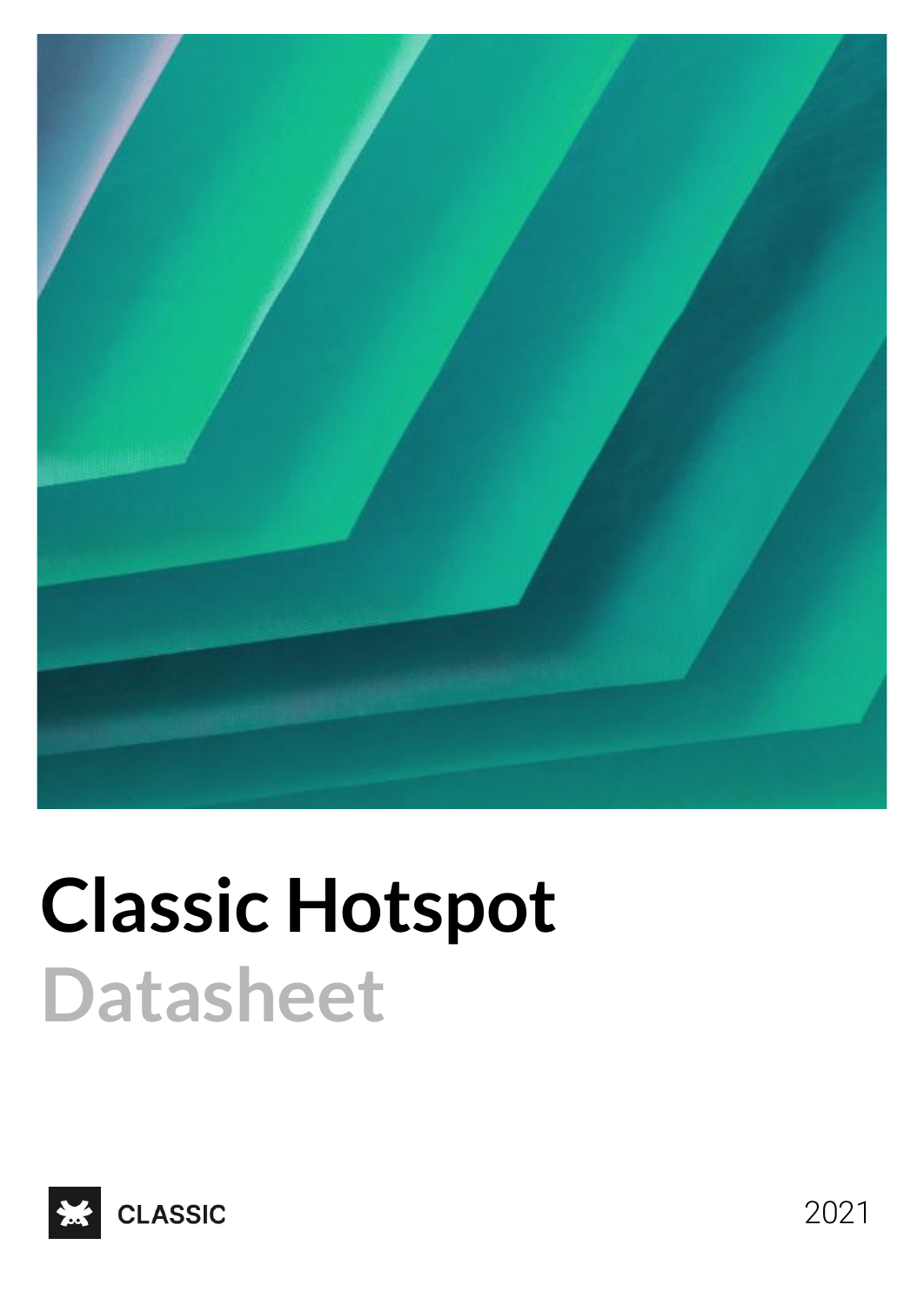# Classic Hotspot

Classic Hotspot is the easy-to-use software to manage and analyze free, paid, and advertisement-based hotspots from the cloud. Classic Hotspot lets you set up SSIDs with captive portal, collect clients' information for marketing purposes, or monetize your WiFi network.

Classic Hotspot allows creating customized splash pages in multiple languages through an intuitive drag-and-drop interface. It features APIs and native integrations with third-party marketing systems and CRMs, including Mailchimp. Also, it enables you to share insights about your clientele with your customers and collaborators.

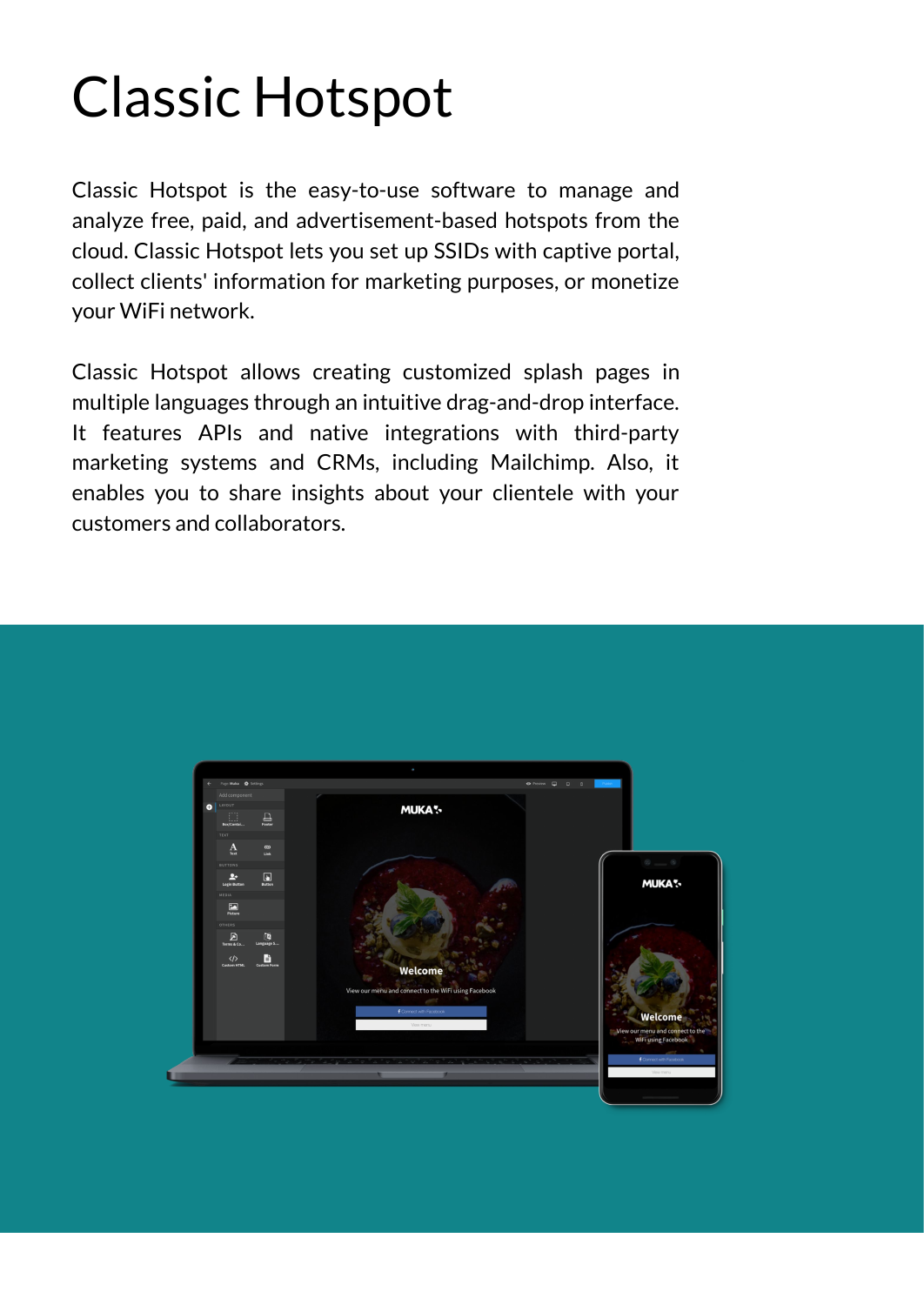| <b>CAPTIVE PORTAL</b> | Multiple authentication methods                                                                                                                                                     |  |
|-----------------------|-------------------------------------------------------------------------------------------------------------------------------------------------------------------------------------|--|
|                       | Social Media login:<br>Facebook, Twitter, Google, LinkedIn,<br><b>VKontakte and Windows Live</b>                                                                                    |  |
|                       | Click to connect                                                                                                                                                                    |  |
|                       | Password-based                                                                                                                                                                      |  |
|                       | Custom form                                                                                                                                                                         |  |
|                       | Email-based                                                                                                                                                                         |  |
|                       | Phone-based                                                                                                                                                                         |  |
|                       | Email and phone-based                                                                                                                                                               |  |
|                       | SMS-based authentication to gather<br>verified mobile phone numbers                                                                                                                 |  |
|                       | Voucher-based authentication for paid WiFi<br>and BYOD applications                                                                                                                 |  |
|                       | Customize the splash page with the editor                                                                                                                                           |  |
|                       | Enable the "remember me" feature.<br>Clients can re-connect seamlessly when<br>returning to a location                                                                              |  |
|                       | Provide a better user experience with the<br>built-in roaming capabilities. Clients can<br>move with the location without losing their<br>connection and see the splash page again. |  |
|                       | Limit bandwidth at the SSID level                                                                                                                                                   |  |
|                       | Limit number of clients at the SSID level                                                                                                                                           |  |
|                       | <b>Configure Walled Garden</b>                                                                                                                                                      |  |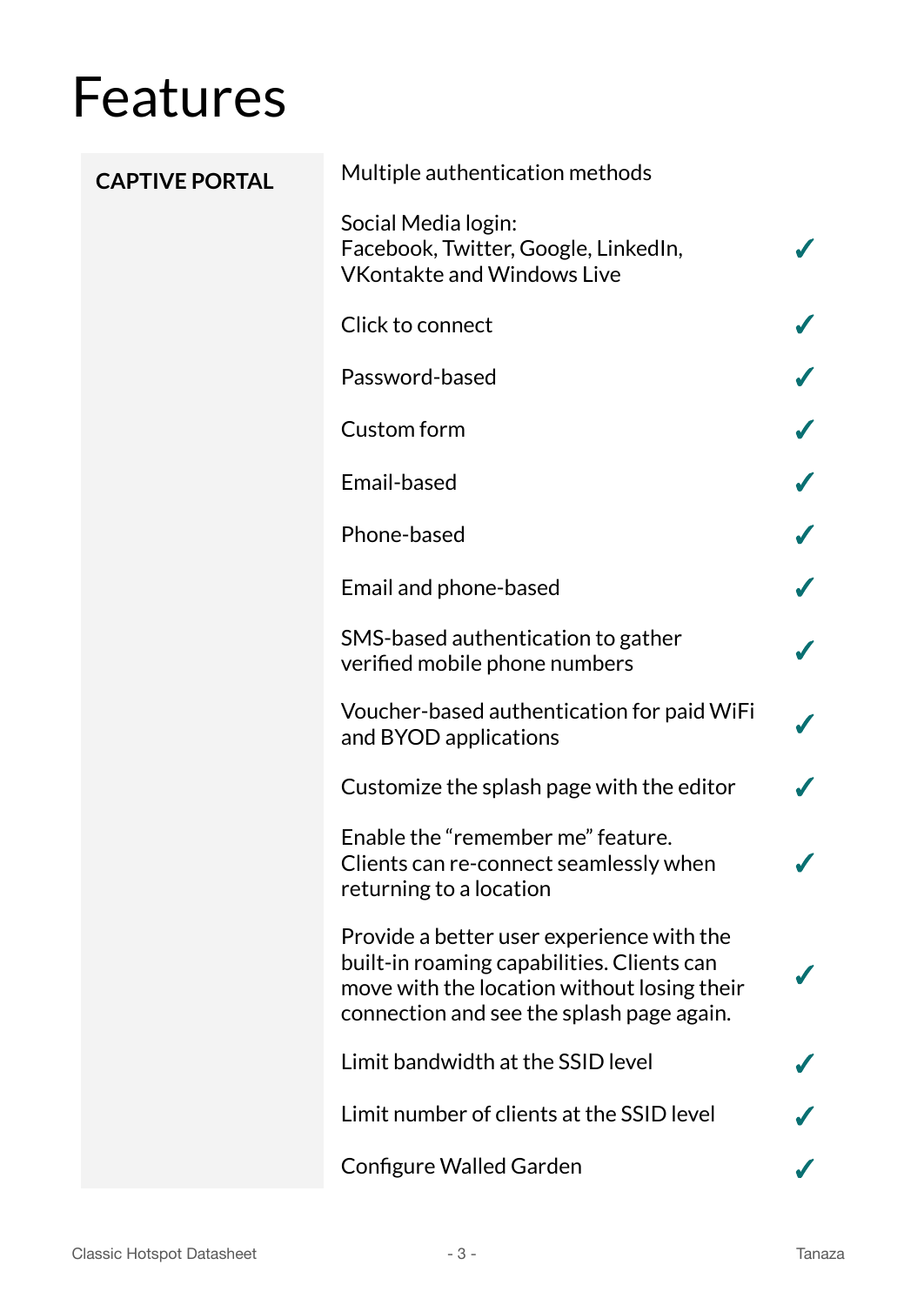| <b>SPLASH PAGE EDITOR</b>            | Drag-and-drop page builder                      |  |
|--------------------------------------|-------------------------------------------------|--|
|                                      | Insert text and boxes                           |  |
|                                      | Customize background colors                     |  |
|                                      | Add HTML widgets                                |  |
|                                      | Multi-language option with language<br>selector |  |
|                                      | Preview the splash page                         |  |
|                                      | Simulate the authentication process             |  |
|                                      | Set terms and conditions                        |  |
|                                      | <b>GDPR</b> compliant                           |  |
| <b>ANALYTICS</b><br><b>DASHBOARD</b> | View real time and historical data reports      |  |
|                                      | Overview of statistics and trends               |  |
|                                      | Overview of authentication methods              |  |
|                                      | Geographic location of users                    |  |
|                                      | Users gender and age                            |  |
|                                      | <b>View Likes and Posts</b>                     |  |
|                                      | View number of Facebook likes                   |  |
|                                      | <b>View Facebook check-ins</b>                  |  |
|                                      | <b>View Facebook posts</b>                      |  |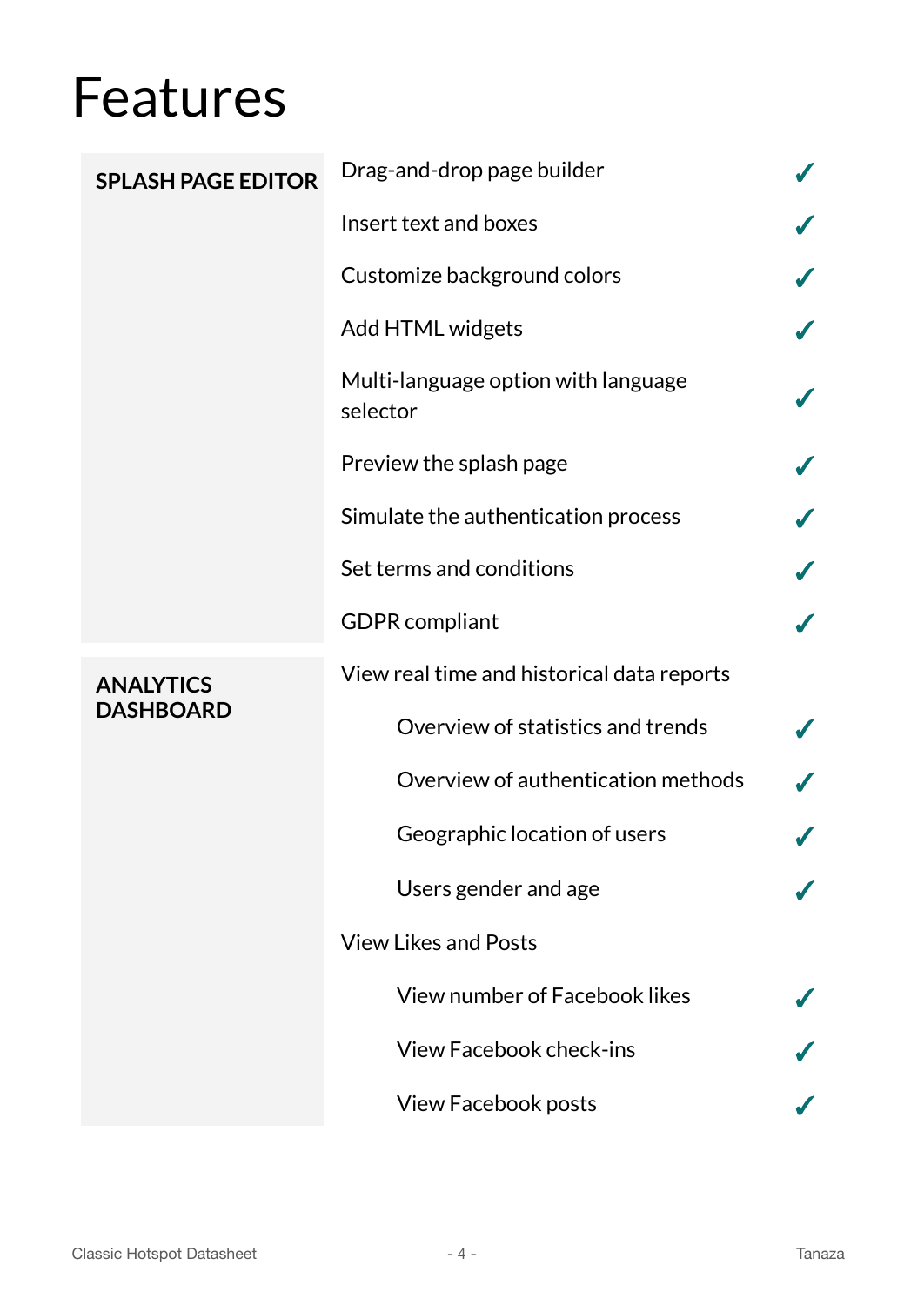| <b>ANALYTICS</b><br><b>DASHBOARD</b> | View per user data:                                                                                                            |  |
|--------------------------------------|--------------------------------------------------------------------------------------------------------------------------------|--|
|                                      | Facebook picture profile, name, age, email,<br>phone, location, connections, registration<br>date, and social action performed |  |
|                                      | View per connection data:                                                                                                      |  |
|                                      | Date of connection and last time seen                                                                                          |  |
|                                      | Authentication method used                                                                                                     |  |
|                                      | MAC and IP address                                                                                                             |  |
|                                      | SSID and access point connection                                                                                               |  |
|                                      | Clients' devices and operating system                                                                                          |  |
|                                      | Share function (granular permission levels)                                                                                    |  |
|                                      | Segment and filter data                                                                                                        |  |
|                                      | Collect emails and phone numbers                                                                                               |  |
|                                      | Mailchimp connector                                                                                                            |  |
|                                      | Export data in csv or xls format                                                                                               |  |
|                                      | "Push notifications" APIs                                                                                                      |  |
|                                      | <b>Web Content filtering</b>                                                                                                   |  |